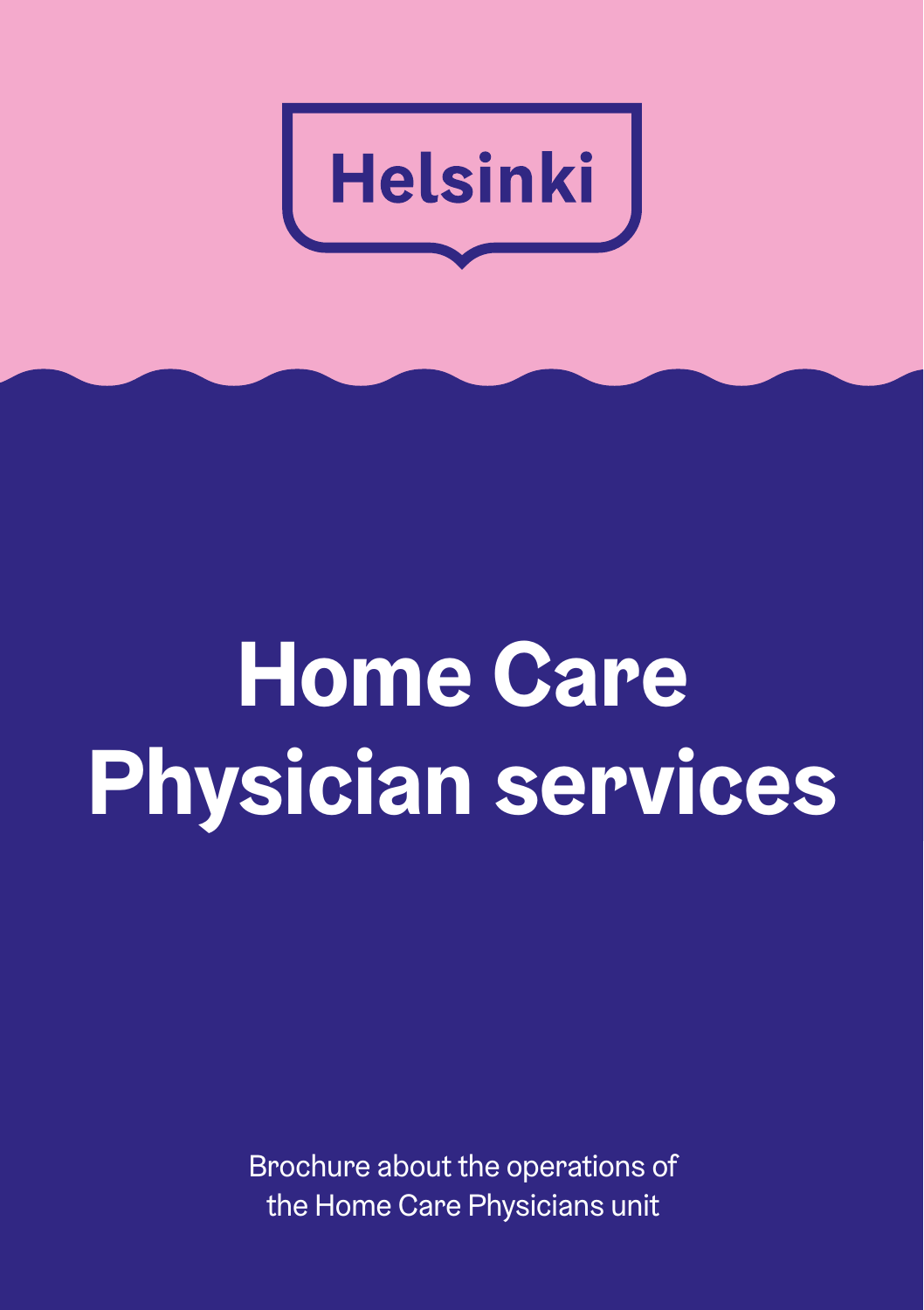## **What does a home care physician do?**

Home care physicians are general practitioners and specialists who specialise in the care and treatment of the elderly. We provide health centre physician services at home for patients who cannot visit health stations due to frailness, illness or reduced ability to function.

Each home care physician is responsible for the patients of several home care areas simultaneously and can be reached by the home care team and nurses daily by phone.

## **Whom do home care physicians monitor?**

Patients are referred for a home care physician's assessment at the suggestion of home care workers or at the recommendation of a health centre physician, hospital or memory outpatient clinic, for example. The transfer of the responsibility for treatment from a health centre physician to a home care physician is

agreed upon with the patient, and the transfer is always based on an individual assessment.

Home care physicians treat their patients in close cooperation with the home care unit's nurses and public health nurses and the patient's informal carers.

As a patient, you cannot change the doctor working on your area but you can transfer back to your local health station, if you wish.

## **What kind of service does a home care physician provide?**

A patient is usually transferred under a home care physician's care during their initial appointment. During the initial appointment, the physician reviews the patient's medical history and conducts a comprehensive assessment of the patient's current health, medications and potential need for help, support and rehabilitation. Furthermore, the initial appointment can serve as the basis for preparing statements required when applying for pensioner's disability allowance or a transport benefit (taxi card), for example.

The initial appointment also might involve discussion of the patient's thoughts and wishes in regard to end-of-life care and possible treatment limitations, as our patients are often frail and elderly people with multiple illnesses.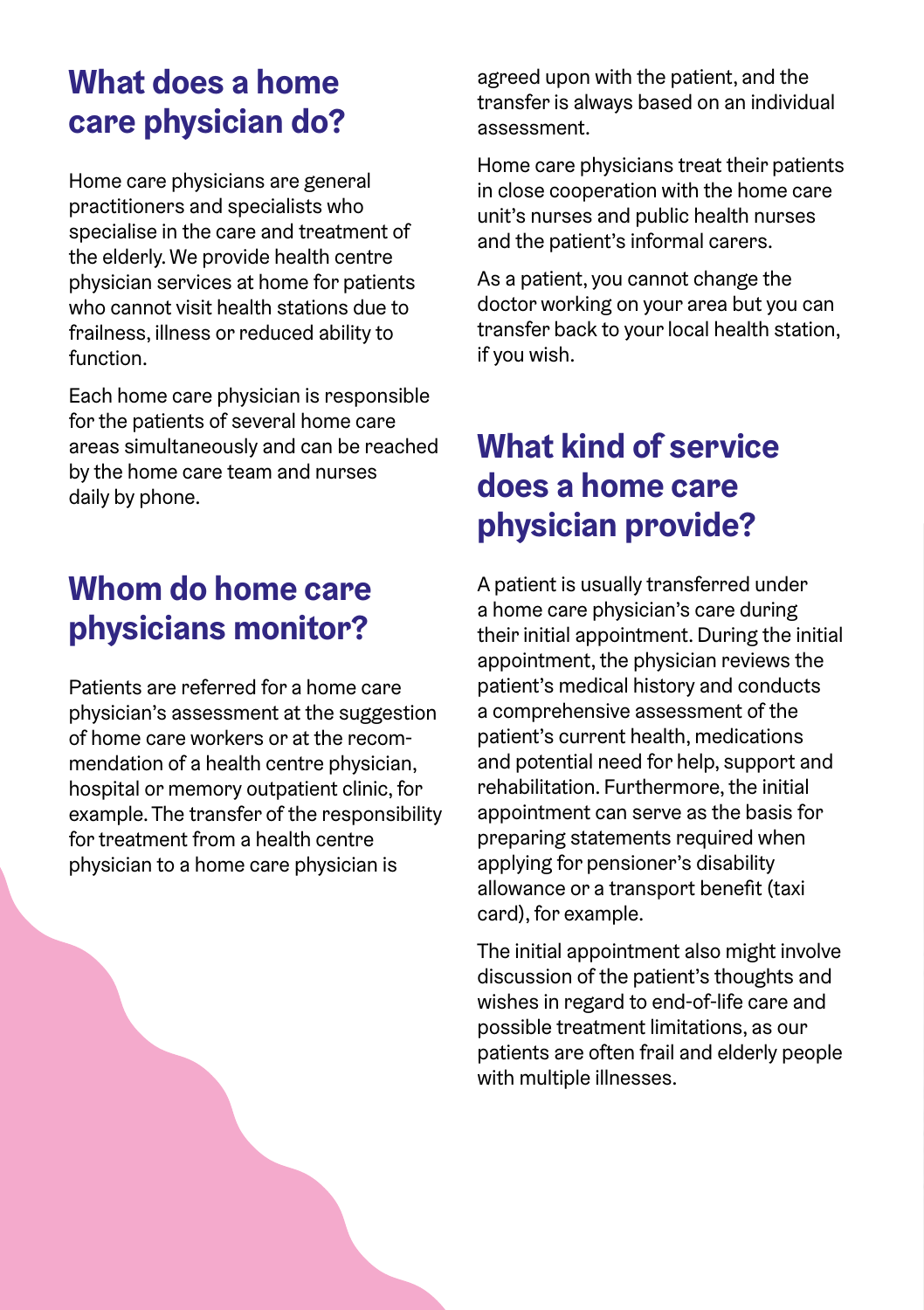The patient's family members are told about upcoming home visits and they are welcome to attend them. Home visits are always conducted with a home care nurse.

After the initial appointment, the physician sees the patient for periodic assessments, unless any changes occur in the patient's state of health. Between these periodic meetings, the physician receives up-todate information about the patient's health from the care team. Periodic assessments are conducted based on the patient's individual care plan.

If the patient develops a new ailment, home care nurses consult the physician, who assesses the need for follow-up examinations or treatment.

In the event of an acute illness, the home care team and physician hold a discussion on how to most effectively organise the immediate diagnosis of the illness.

Home care physicians can be reached during business hours via home care nurses. We are happy to return any call requests.